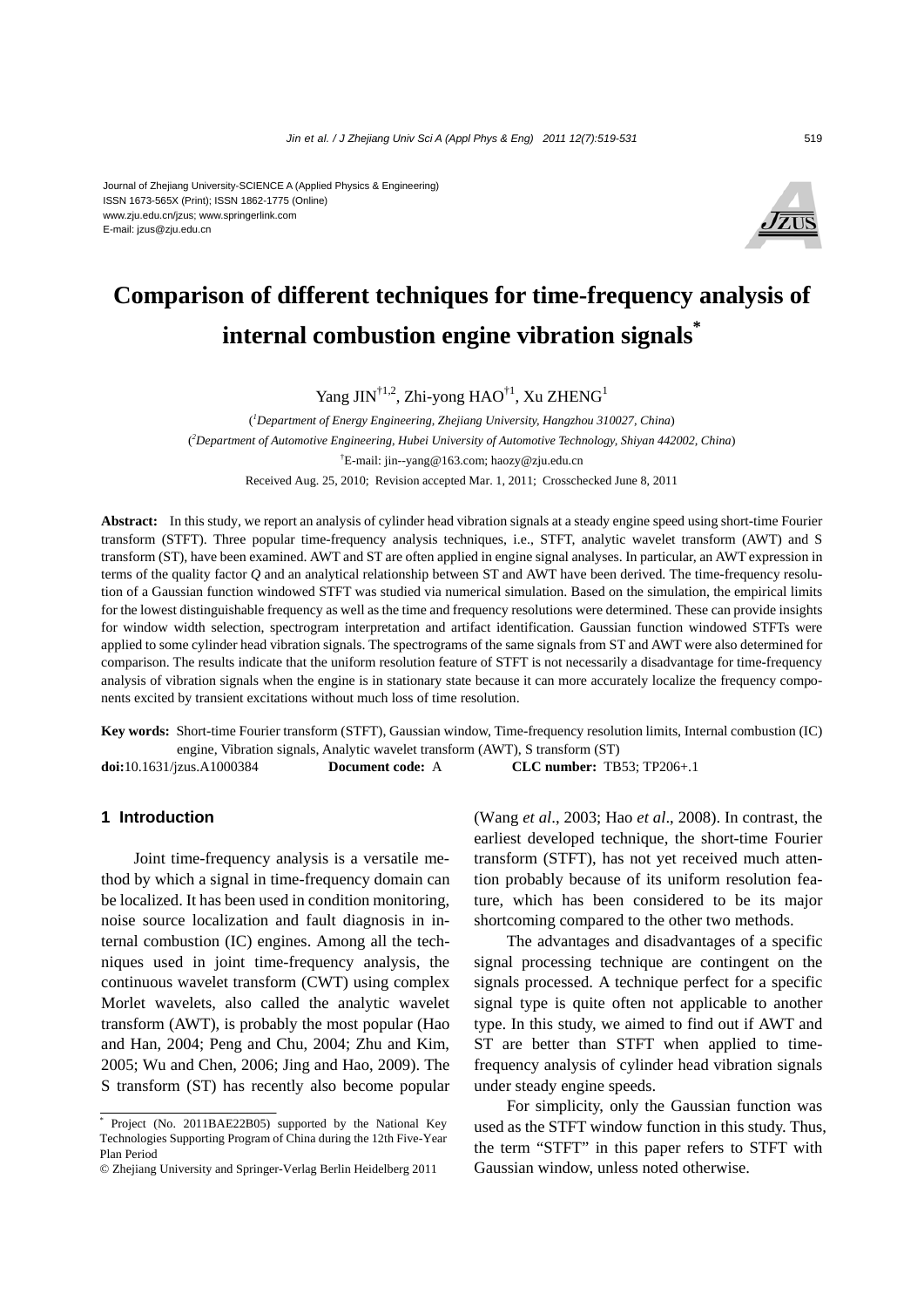# **2 Gaussian function windowed STFT, ST, AWT, and their relationship**

The Gaussian function windowed STFT, ST and AWT are all closely related to the Gaussian function. Both AWT and ST can be expressed in the form of STFT. Therefore, the resolutions of all three techniques are limited by the uncertainty principle and the spectrograms they generate are all related to the window width.

#### **2.1 Gaussian function**

The Gaussian function is the most localized function among all the functions in the timefrequency domain, i.e., the product of its time duration and frequency bandwidth is the smallest among all functions. The energy normalized form (Qian, 2002) is given by

$$
g(t) = \sqrt[4]{\frac{\alpha}{\pi}} e^{-\frac{\alpha}{2}t^2},
$$
 (1)

where *t* is time and  $\alpha$  is a constant. Both the time and frequency centers of  $g(t)$  are 0. Its time and frequency domain standard deviations  $\sigma_t$  and  $\sigma_f$  are determined by Eqs. (2) and (3) below, respectively.  $\sigma_t$  and  $\sigma_f$  are usually employed to measure the time duration and frequency bandwidth, respectively, of a signal. In the following, we will refer to  $\sigma_t$  as the "window width".

$$
\sigma_{t}^{2} = \frac{1}{2\alpha},\tag{2}
$$

$$
\sigma_{\rm f}^2 = \frac{\alpha}{8\pi^2}.\tag{3}
$$

From Eqs. (2) and (3), we can obtain

$$
\sigma_{\rm f} = \frac{1}{4\pi\sigma_{\rm t}}.\tag{4}
$$

A distinctive feature of the Gaussian function is that the function value is less than 1% of its peak value when  $|t| > 3\sqrt{2}\sigma$ . The discrete form of the Gaussian function  $g(t)$  can be written as

$$
g^{i}(t) = \sqrt[4]{\frac{1}{2\pi\sigma_{t}^{2}}}e^{-\frac{t_{t}^{2}}{4\sigma_{t}^{2}}} = \sqrt[4]{\frac{1}{2\pi\sigma_{t}^{2}}}e^{-\frac{t_{t}^{2}}{4\sigma_{t}^{2}\cdot f_{s}^{2}}}
$$

$$
= \sqrt{f_s} \sqrt[4]{\frac{1}{2\pi \sigma_t^2 f_s^2}} e^{-\frac{t_t^2}{4\sigma_t^2 \cdot f_s^2}}, \tag{5}
$$

where  $i_t = -N_t$ ,  $-N_t+1, \ldots, N_t-1$ ;  $f_s$  represents the sampling frequency;  $2N_t$  denotes the number of the points in the time domain; and  $i_t$  is the index of the discrete window series.

Discrete Gaussian windows for several specific parameters are shown in Fig. 1. The most significant advantage of Gaussian windows over the commonly used Cosine windows such as Hanning, Hamming or Blackman, is that they have an intuitive and physically meaningful parameter  $\sigma_t$  that is independent of the number of points (Fig. 1a). In particular, if the number of the points is large enough, the timefrequency resolution of a Gaussian function can be fixed well by keeping  $\sigma_t$  constant while increasing the number of points. In this way, the Fourier transform (FT) lines can be increased, which helps improve the smoothness of the spectrogram without sacrificing the resolution.



**Fig. 1 Plots of discrete Gaussian windows of different parameters**  (a)  $f_s$ =2 kHz,  $\sigma_f$ =30 ms; (b)  $f_s$ =2 kHz, 1024 points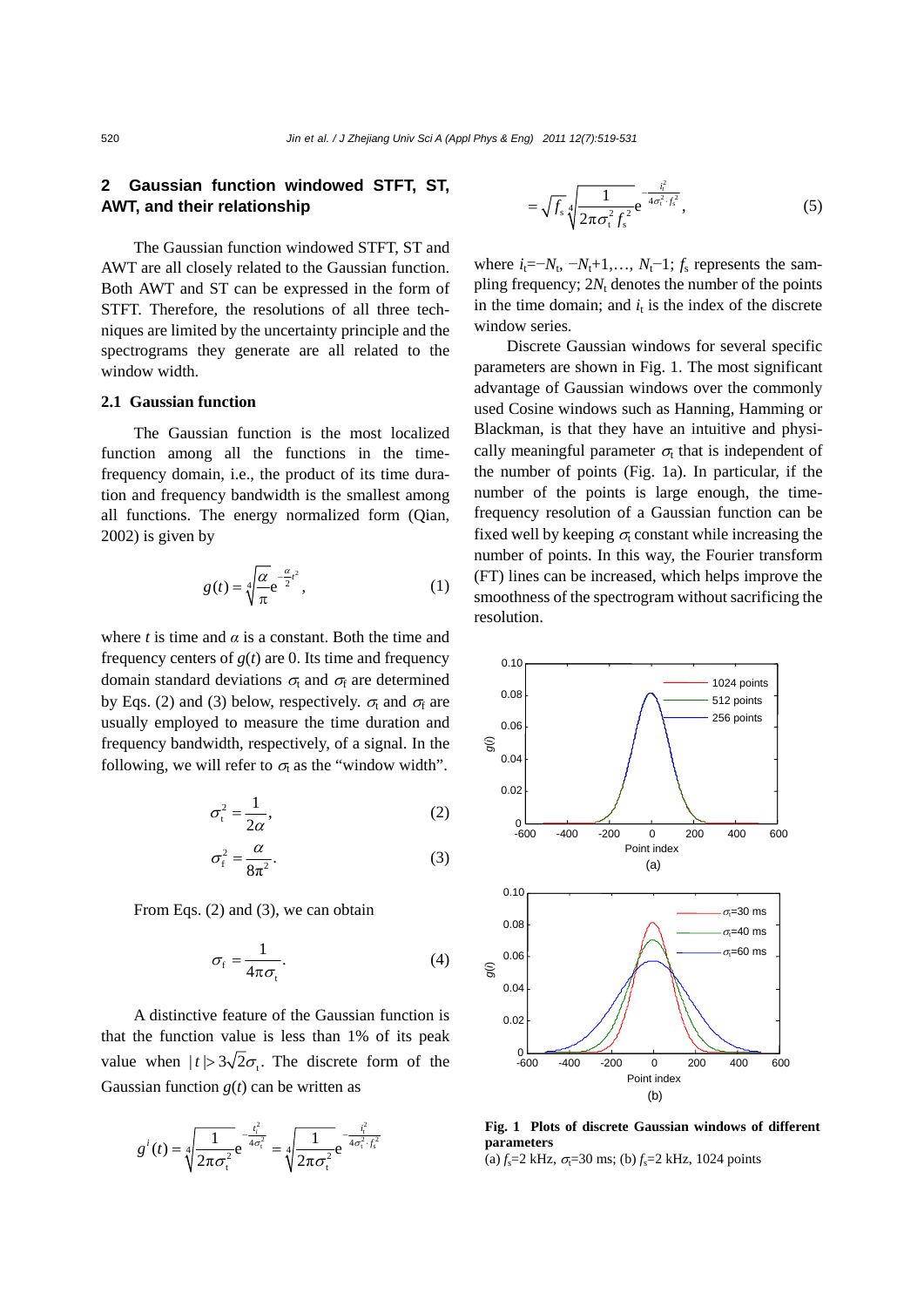## **2.2 Gaussian function windowed STFT**

The Gaussian function windowed STFT of a signal *s*(*t*) can be written as

$$
\begin{aligned} \text{STFT}_{s,g}(\tau,f) &= \int_{-\infty}^{+\infty} s(t) \, g^*(t-\tau) \mathrm{e}^{-j2\pi ft} \mathrm{d}t \\ &= \int_{-\infty}^{+\infty} s(t) \, g\left(t-\tau\right) \mathrm{e}^{-j2\pi ft} \mathrm{d}t, \end{aligned} \tag{6}
$$

where \* denotes the complex conjugate operator. The second expression is correct because *g*(*t*) is real.

#### **2.3 AWT**

AWT is a special form of CWT (Zhu and Kim, 2005), whose mother wavelet is a complex Morlet wavelet, also known as the Gabor wavelet. Because all the wavelets in the Gabor wavelet family are analytic, that is, they have no negative frequency component, this specific CWT is also referred to as the AWT.

2.3.1 Gabor wavelet family in terms of the quality factor *Q*

The energy normalized mother Gabor wavelet is defined by

$$
\psi_{0,g}(t) = g(t)e^{j2\pi f_0 t} = \sqrt[4]{\frac{\alpha_0}{\pi}} e^{-\frac{\alpha_0}{2}t^2 + j2\pi f_0 t}, \qquad (7)
$$

where  $f_0$  and  $\alpha_0$  are the center frequency and a constant related to the time duration and frequency bandwidth of the mother wavelet, respectively. A family of Gabor wavelets can be obtained by translating and dilating the mother wavelet. The quality factor *Q* of each wavelet, which is defined as the ratio of  $\sigma_f$ , a half of the frequency bandwidth (i.e., frequency domain standard deviation), to *f*, the center frequency, is always the same

$$
Q = \frac{\sigma_{\rm f}}{f} = \frac{1}{4\pi\sigma_{\rm t}f}.
$$
 (8)

The Gabor wavelet with center frequency, *f*, and time translation, *τ*, can be written as

$$
\psi_{f,\tau}(t) = g_{f,0}(t-\tau)e^{j2\pi f(t-\tau)} \n= \sqrt[4]{8\pi Q^2 f^2} e^{-4\pi^2 Q^2 f^2(t-\tau)^2} e^{j2\pi f(t-\tau)},
$$
\n(9)

where

$$
g_{f,0}(t) = \sqrt[4]{8\pi Q^2 f^2} e^{-4\pi^2 Q^2 f^2 t^2}
$$
 (10)

is the envelope of  $\psi_{f0}(t)$ . It is also a normalized Gaussian function. Clearly, the whole Gabor wavelet family can be described by a single parameter *Q*. The frequency bandwidth increases and the time width of a Gabor wavelet with a given center frequency decreases with *Q*.

#### 2.3.2 AWT in terms of quality factor *Q*

The AWT of a signal *s*(*t*) can be rewritten as a function of *Q*

$$
\begin{aligned} &\text{AWT}_{s}(\tau,f) = \int_{-\infty}^{+\infty} s(t) \psi_{f,\tau}^{*}(t) \text{d}t \\ &= \int_{-\infty}^{+\infty} s(t) \sqrt[4]{8\pi Q^{2} f^{2}} e^{-4\pi^{2} Q^{2} f^{2}(t-\tau)^{2}} e^{-j2\pi f(t-\tau)} \text{d}t. \end{aligned} \tag{11}
$$

## 2.3.3 Amplitude normalized AWT  $(AWT<sup>m</sup>)$

The wavelets of the AWT defined by Eq. (11) have the same energy at different frequencies/scales. The AWT transform of a signal, by Eq. (11), that is composed of two single tones of the same amplitude but with different frequencies shows a large magnitude at the low frequency and small amplitude at the high frequency. More precisely, the magnitude is inversely proportional to the square root of the frequency. However, in some real-world applications, such as IC engine signals, the amplitude of the signal components also need to be measured (Yang and Hao, 2006). The amplitude normalized AWT is given in Eq. (12):

$$
AWT_{s}^{\mathfrak{m}}(\tau,f) = \sqrt{\frac{f}{f_{s}}} AWT_{s}(\tau,f). \tag{12}
$$

## **2.4 ST**

#### 2.4.1 ST

The window function in STFT does not change at each point in time-frequency domain. In contrast, an essential feature of ST (Stockwell, 1996; Wang, 2010) is that the window width of window functions  $w_S(t,f)$ is inversely proportional to the frequency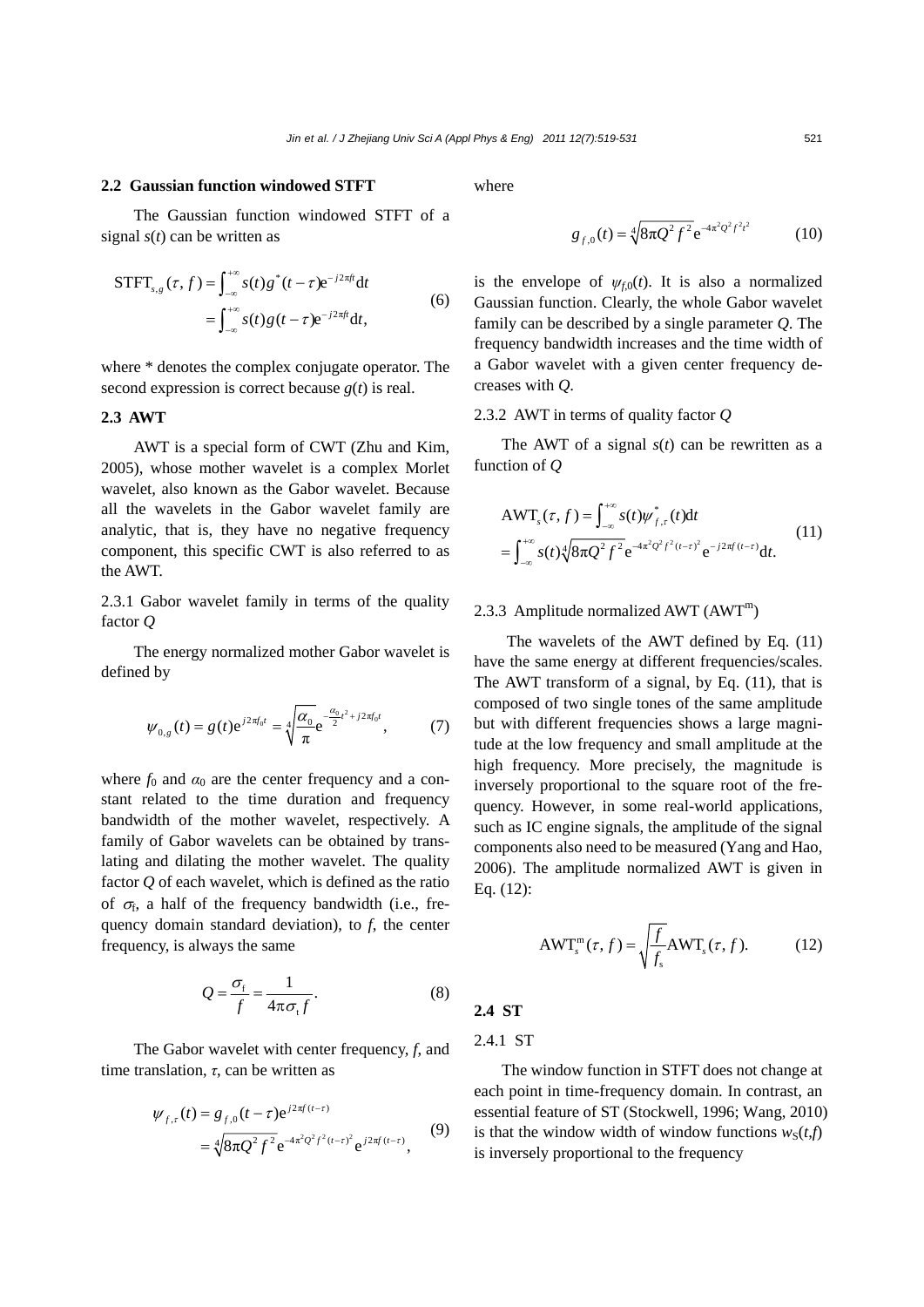$$
w_{\rm s}(t,f) = \frac{|f|}{\sqrt{2\pi}} e^{-\frac{f^2}{2}t^2}.
$$
 (13)

Although  $w_S(t,f)$  is a Gaussian function, it is not energy normalized. The window function of ST at frequency *f* (Eq. (13)) can be related to  $g_{f,0}(t)$ <sub> $Q_{\frac{1}{2}$ </sub>  $(z)$ <sub> $\sqrt{2\pi}$ </sub> (Eq. (10)), which is the envelope of a member of center frequency *f* in the Gabor wavelet family with  $Q=1/(2\sqrt{2}\pi)$ , by

$$
w_{\rm s}(t,f) = \sqrt[4]{\frac{f^2}{4\pi}} g_{f,0}(t) \Big|_{Q=1/(2\sqrt{2}\pi)}.
$$
 (14)

Consequently, *s*(*t*)'s ST can be expressed as

$$
ST_s(\tau, f) = STFT_{s, w_s}(\tau, f)
$$
  
\n
$$
= \int_{-\infty}^{+\infty} s(t) w_s^*(t - \tau, f) e^{-j2\pi f t} dt
$$
  
\n
$$
= \sqrt[4]{\frac{f^2}{4\pi}} e^{-j2\pi f \tau} \int_{-\infty}^{+\infty} s(t) g_{f,0}(t - \tau) \Big|_{Q=1/(2\sqrt{2}\pi)} e^{-j2\pi f (t - \tau)} dt
$$
  
\n
$$
= \frac{1}{\sqrt[4]{4\pi}} e^{-j2\pi f \tau} \sqrt{f} AWT_s(\tau, f) \Big|_{Q=1/(2\sqrt{2}\pi)}
$$
  
\n
$$
= \frac{\sqrt{f_s}}{\sqrt[4]{4\pi}} e^{-j2\pi f \tau} AWT_s(\tau, f) \Big|_{Q=1/(2\sqrt{2}\pi)},
$$
\n(15)

which indicates that ST is no more than an amplitude and phase modulated version of a specific  $AWT<sup>m</sup>$  with  $Q=1/(2\sqrt{2}\pi)$ .

#### 2.4.2 Modified S transform  $(ST<sup>m</sup>)$

A modified ST can be defined as

$$
ST_s^m(\tau, f) = \sqrt[4]{\frac{4\pi}{f_s^2}} ST_s(\tau, f)
$$
  
=  $e^{-j2\pi f \tau} AWT_s^m(\tau, f)|_{Q=1/(2\sqrt{2}\pi)}$ . (16)

In this way, the numerical implementation of  $ST^{m}(\tau, f)$  and  $AWT^{m}(\tau, f)$  can be unified. Moreover,  $ST^{m}(\tau, f)$  can be obtained by a simple phase shift of  $\left(\frac{AWT_{s}^{m}(\tau, f)}{\sigma_{\frac{1}{2}}(2\sqrt{2}\pi)}\right)$ . In addition, the magnitudes of  $ST^{m}(\tau, f)$  and  $AWT_{s}^{m}(\tau, f)\Big|_{Q=1/(2\sqrt{2}\pi)}$  are always identical.

## **3 Simulation tests of STFT**

#### **3.1 The lowest distinguishable frequency**

It is possible that only a few periods of a single tone signal are inside the time window due to its limited time width. So, an STFT spectrogram may not be able to show a single tone clearly. A synthetic signal Sig1 was designed to help determine the lowest distinguishable frequency of STFT:

$$
Sig1(t) = 7\sin(2\pi f_0 t),
$$

where  $f_0$  is a constant. The STFTs with a given  $\sigma_t$  were performed on Sig1 with different  $f_0$  to find out the critical value  $f_{\sigma_t}^{\min}$  for  $f_0$ , at which the STFT spectrogram can show the signal clearly. A series of simulations showed that  $f_{\sigma_t}^{\min}$  is about 2.5 $\sigma_f$ . Two STFT spectrograms with  $\sigma$ =66.5 ms are shown in Fig. 2. *L* indicates the length of the Gaussian window, which is also the fast Fourier transform (FFT) frame size because no zero padding is applied; TS indicates the time step of the window, in number of sample points, in STFT implementation. The equivalent overlap will be (*L*−TS)/*L*×100%.

In Fig. 2a,  $2.5\sigma_f$  is 3 Hz, which is smaller than 7 Hz. Clearly, the time window was sufficient to show the frequency of the signal. However, as the frequency of Sig1 is reduced to 3 Hz and equal to  $2.5\sigma_{\rm f}$ (Fig. 2b), the corresponding STFT spectrogram shows artifacts at low frequencies. It became more and more difficult to distinguish spectrograms as the frequency of Sig1 diminished.

#### **3.2 Time-frequency resolution limits**

IC engine vibration signals have two essential features. First, there are different frequency response components during the occurrence of excitation events. Second, some excitations are very close in the time domain, even simultaneous. These may cause response components of the same frequency. The STFT can be used to identify these excitation events if these response components can be differentiated from each other via STFT spectrograms (Vulli *et al*., 2009). Therefore, a study of the ability of STFT to distinguish between small frequencies spaced response components at the same instant and components of the same frequency but of small time interval, is highly desirable.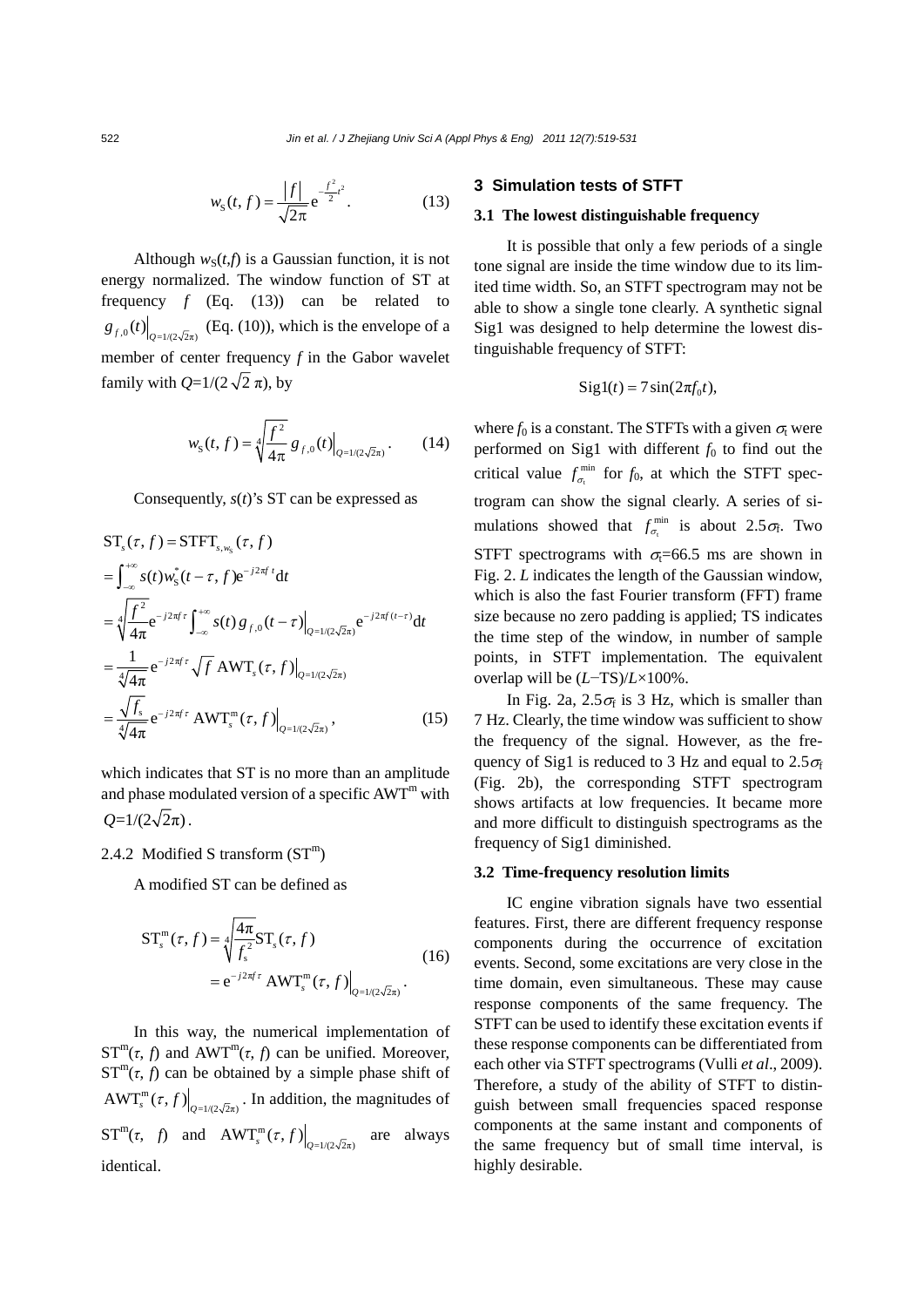

**Fig. 2 STFT spectrograms and time waveforms of Sig1** (a)  $f_0$ =7 Hz,  $\sigma$ <sub>i</sub>=66.5 ms, 2.5 $\sigma$ <sub>i</sub>=2.5/(4 $\pi \sigma$ <sub>i</sub>) =3 Hz; (b)  $f_0$ =3 Hz,  $\sigma_{\rm t}$ =66.5 ms,  $2.5\sigma_{\rm t}$ =2.5/( $4\pi\sigma_{\rm t}$ )=3 Hz.  $f_{\rm s}$ =1000 Hz, *L*=2048, TS=2. The color represents square of the STFT magnitude in linear mode

The spectrograms from CWT, ST and STFT are all approximate descriptions or decompositions of the original signal. The time width  $\sigma_t$  and frequency bandwidth  $\sigma_f$  of a Gaussian window, which are indirect and qualitative descriptions of the time-frequency resolution of STFT, are inversely proportional to each other. The better is the time resolution, the worse is the frequency resolution and vice versa. For a given window width  $\sigma$ , what is the minimum time/ frequency spacing between the two components that can be clearly differentiated using the STFT spectrogram? To help answer this question and to quantitatively determine the STFT's time-frequency resolution limits, we defined a synthetic signal Sig2 as follows:

$$
Sig2(t) = S1(t) + S2(t) + S3(t) + S4(t) + S5(t) + S6(t),
$$

where

$$
S1(t) = \sin(2\pi(200t + 5t^2)), t \in [0,10],
$$
  
\n
$$
S2(t) = \sin(2\pi(300t - 5t^2)), t \in [0,10],
$$
  
\n
$$
S3(t) = \sin(2\pi \times 150t) + \sin(2\pi \times 700t),
$$
  
\n
$$
t \in [4.05, 4.1] \cup [4.35, 4.4] \cup [4.65, 4.7],
$$
  
\n
$$
S4(t) = \sin(2\pi \times 700t) + \sin(2\pi \times 740t),
$$
  
\n
$$
t \in [5.05, 5.1] \cup [5.15, 5.2] \cup [5.25, 5.3],
$$
  
\n
$$
S5(t) = \sin(2\pi \times 150t),
$$
  
\n
$$
t \in [5.05, 5.1] \cup [5.13, 5.18] \cup [5.21, 5.26],
$$
  
\n
$$
S6(t) = 8, t \in [6, 6].
$$

Sig2 contains short-time components occurring simultaneously and with close frequencies, such as the two short-time single tone components in S4, which have a frequency of 700 and 740 Hz, respectively. Sig2 also contains short-time components of the same frequency which are very close in the time domain, such as the components in S3 with a time interval 250 ms, S4 with a time interval 50 ms, and S5 with a time interval 30 ms. Similarly, Sig2 also has long-time evolving components such as S1 and S2, and a spike component such as S6. The frequency range of the components in Sig2 is broad.

The intuitive interpretation of the theoretical components of Sig2 can be inferred from Fig. 3. It is probably the best STFT spectrogram among many of different  $\sigma_t$ , whose window width  $\sigma_t$  is 10 ms. Fig. 3 shows clearly almost all the theoretical components of Sig2, except the portions between 3.5–6.5 s of S1 and S2. Sig2 was analyzed by STFT with different  $\sigma_t$ values. Three typical spectrograms are shown in Figs. 3–5 for comparison.

It can be inferred from Fig. 3 that:

1. During the period of 3.5–6.5 s, the frequency difference between S1 and S2 at the same time instant is less than  $1/(3\sigma_t) = 33.3$  Hz.

2. During the period from 3.5–6.5 s, as the frequency difference between S1 and S2 at the same time instant becomes smaller, it is harder to distinguish the two components S1 and S2. In the time domain, this phenomenon can be explained by the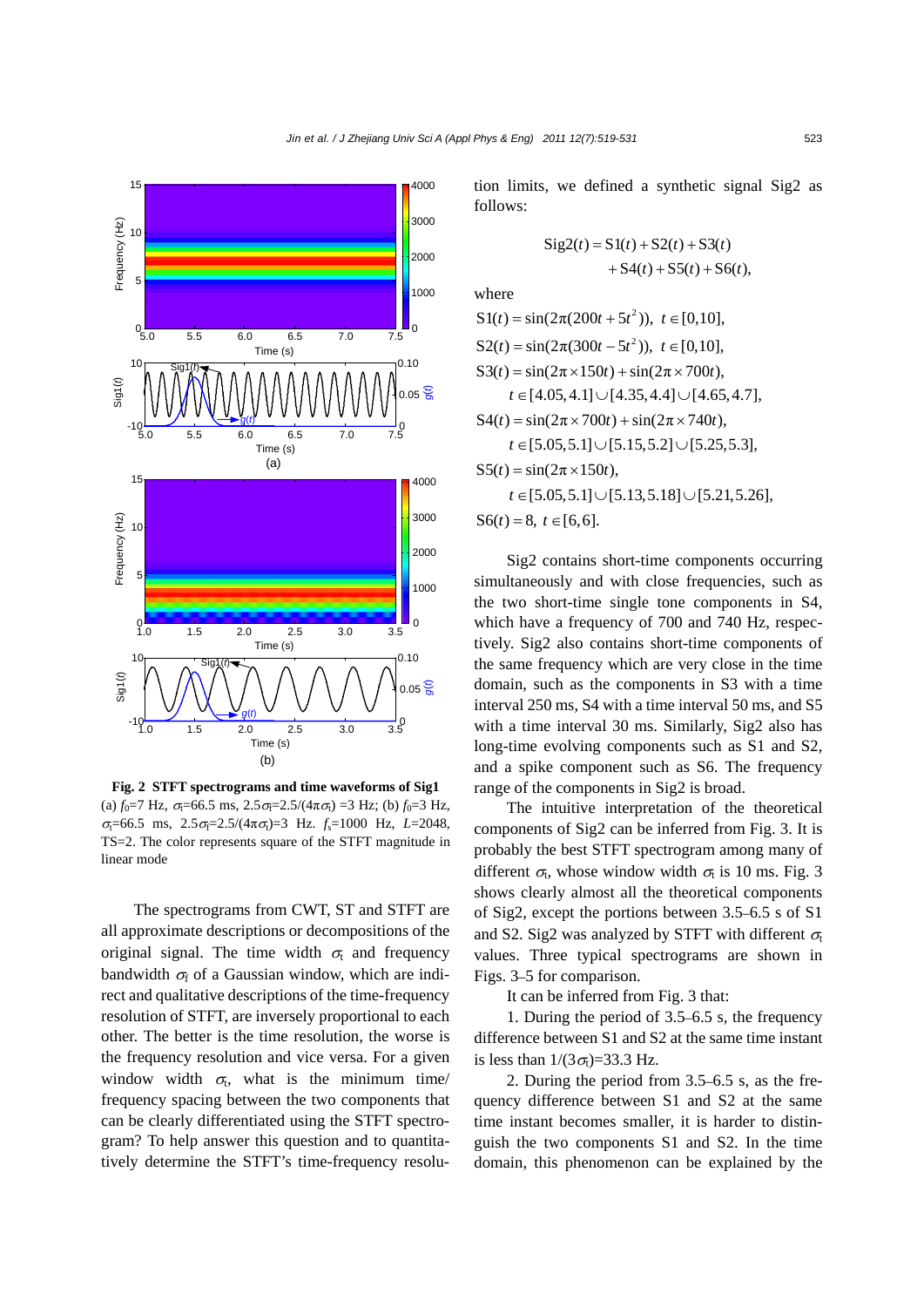fact that, as the frequencies of S1 and S2 become closer, the modulation frequency of the amplitude modulated wave formed by the superposition of S1 and S2 becomes smaller. The carrier frequency is the average of the instantaneous frequencies of S1 and S2 while the modulation frequency is one half of the difference between these two frequencies. Accordingly, the time distance between the nodes and antinodes becomes larger in time domain. This can be seen clearly from the detailed waveform in Fig. 5. The dark and bright bands along the vertical direction in the spectrogram correspond to the nodes and antinodes in the time waveform, respectively.

tones in S4. In particular, the frequency difference between the single tones is 40 Hz, being larger than  $1/(3\sigma_t) = 33.3$  Hz.

4. Although the spike occurring at 6 s has a large value of 8, its corresponding spectrogram values in Fig. 3 are much smaller than those of S1 and S2, which have an amplitude of 1.

Fig. 4 shows the result of  $\sigma = 5$  ms. The following observations can be made:

1. Artifacts between S1 and S2 are observed from 2–8 s, where the frequency difference between S1 and S2 at the same time instant is not larger than 60 Hz, being smaller than  $1/(3\sigma_t)$ =66.7 Hz.

2. In S4, a vertical artifact appears between the

3. Fig. 3 clearly shows the two short-time single



**Fig. 3 STFT spectrogram with**  $\sigma = 10$  **ms (a) and time waveforms (b) of Sig2** 

 $f_s$ =1500 Hz, *L*=1024, TS=8. 3 $\sigma$ <sub>i</sub>=30 ms, 1/(3 $\sigma$ <sub>i</sub>)=33.3 Hz, 2.5 $\sigma$ <sub>i</sub>=2.5/( $4\pi \sigma$ <sub>i</sub>)=19.9 Hz. The color represents square of the STFT magnitude in linear mode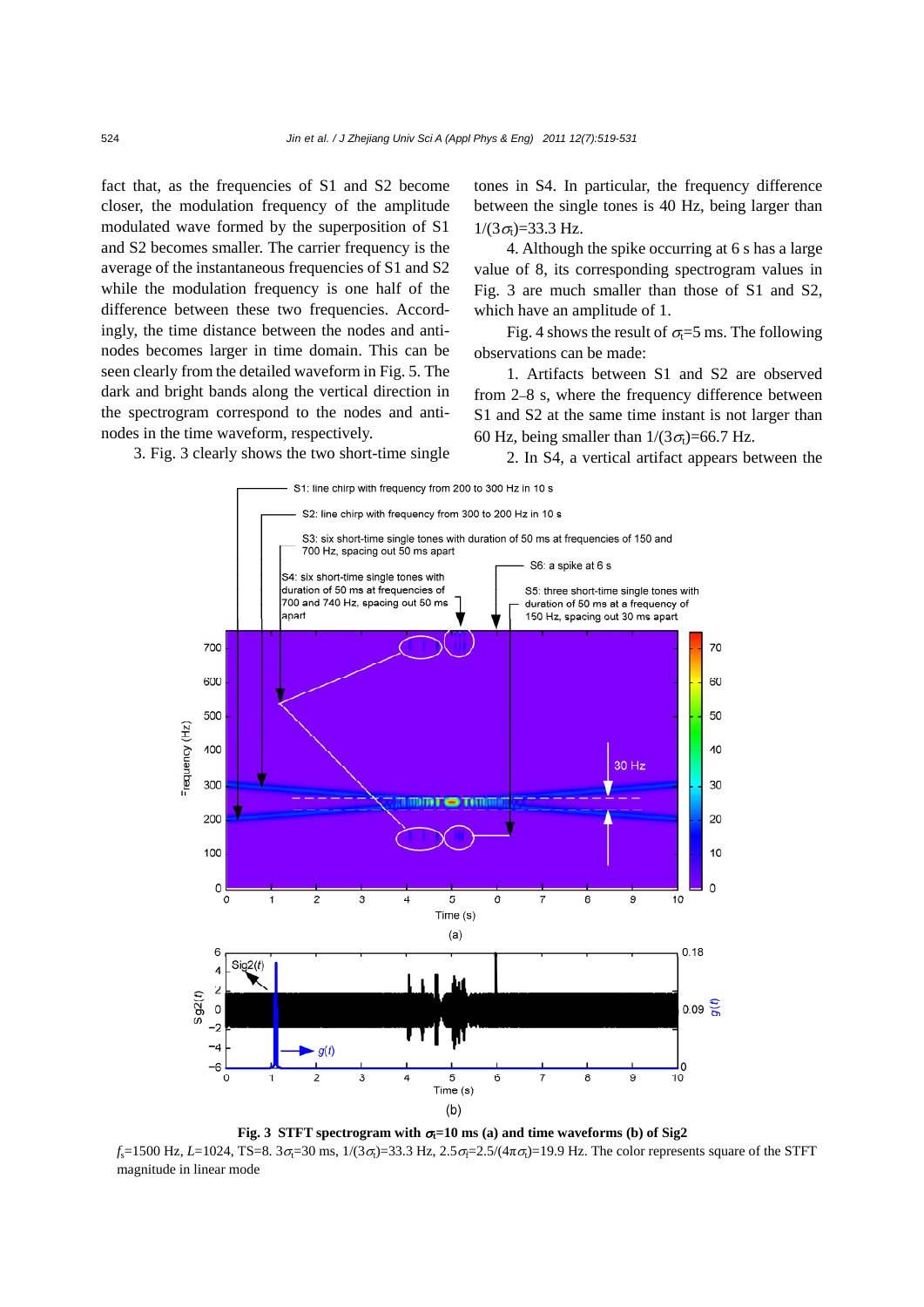short-time single tones of frequencies 700 and 740 Hz.

Note that the two regions mentioned above in Fig. 4 can be easily misinterpreted as a single component with a larger bandwidth.

A few points can be made from Fig. 5 in which  $\sigma_t$ is 20 ms:

1. The artifact region between S1 and S2 is reduced to 4.2–5.8 s. In this interval, the S1 and S2 frequency difference at the same time point is not larger than 16 Hz.

2. Artifacts can be observed in both S4 and S5. In particular, the artifact in S5 is more pronounced than that in S4. The time spacings between components of the same frequency in S5 and S4 are 30 and 50 ms, respectively.

3. The spike component S6 cannot be identified. We can conclude from Figs. 3–5 that for an STFT spectrogram with a window width of  $\sigma_i$ :

1. To be able to differentiate two components in the STFT spectrogram, the low limit of the frequency spacing between these two components at the same time instant is  $\Delta f_{\sigma_t}^{\min} \approx 1/(3 \sigma_t)$ .

 2. To be able to identify two components of the same frequency in the STFT spectrogram (components which do not overlap in the time domain), the low limit of their time spacing is  $\Delta t_{\sigma_t}^{\min} \approx 3\sigma_t$ .

#### **4 Discussion**

1. The ability to differentiate the components in a signal from STFT spectrograms is critically dependent on the selection of window width. Specifically, to be able to clearly differentiate the components with a slowly varying frequency, the stationary components, and the short-time single tones in a signal from the STFT spectrograms, the lowest distinguishable component frequency should be about  $2.5\sigma_f$ , while the time and frequency resolution limits should be around  $3\sigma_t$  and  $1/(3\sigma_t)$ , respectively.

2. These three limits have to be met simultaneously. For instance, as shown in Fig. 4, although the frequencies of both S1 and S2 are larger than  $2.5\sigma_f$ , it



**Fig. 4 STFT spectrogram with**  $\sigma = 5$  **ms (a) and time waveforms (b) of Sig2** 

 $f_s$ =1500 Hz, *L*=1024, TS=8. 3 $\sigma_i$ =15 ms,  $1/(3\sigma_i)$ =66.7 Hz, 2.5 $\sigma_i$ =2.5/( $4\pi \sigma_i$ )=39.8 Hz. The color represents square of the STFT magnitude in linear mode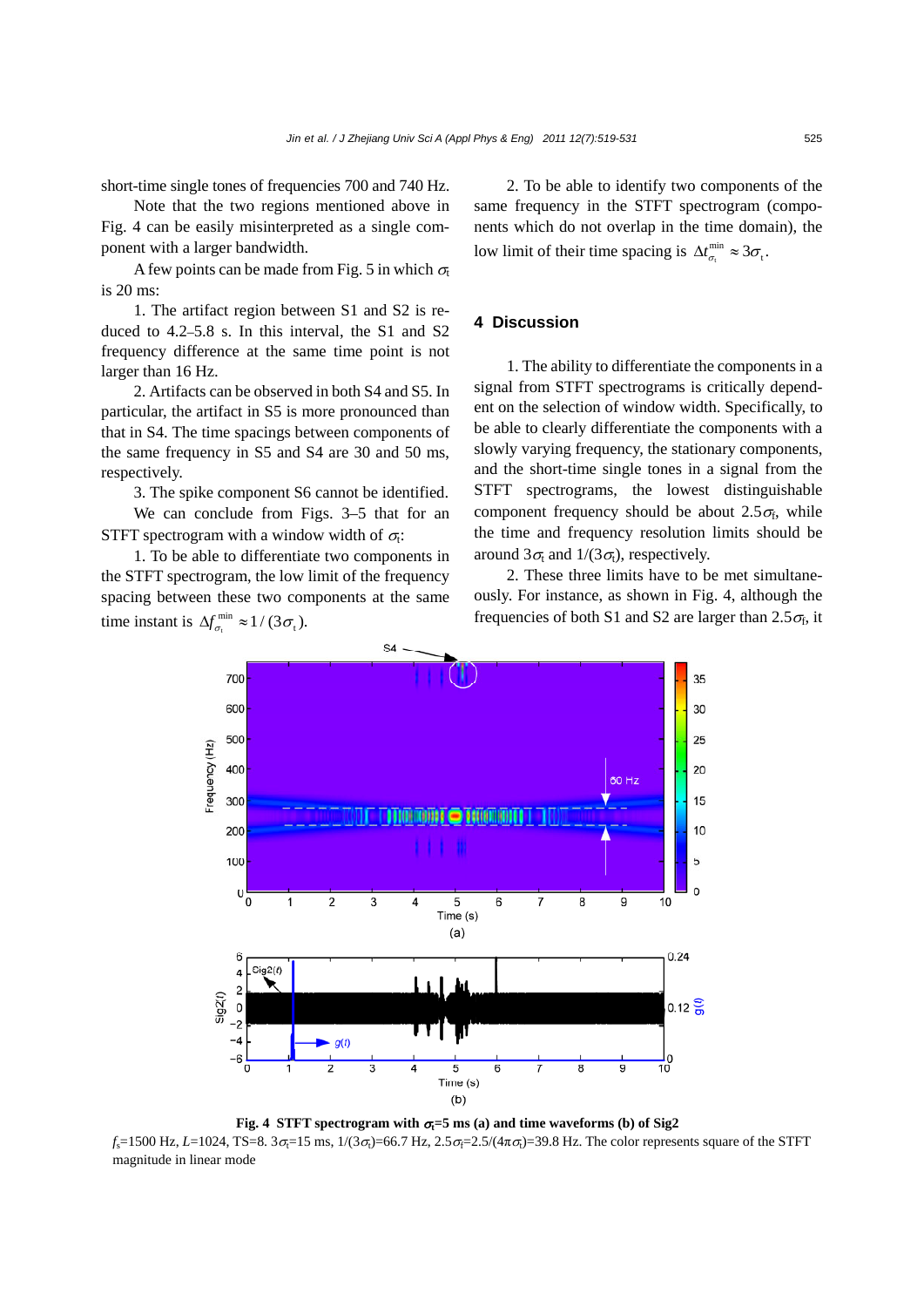

**Fig. 5 STFT spectrogram with**  $\sigma$ **<sub>i</sub>=20 ms (a) and time waveforms (b) of Sig2**  $f_s$ =1500 Hz, *L*=1024, TS=8. 3 $\sigma$ <sub>i</sub>=60 ms, 1/(3 $\sigma$ <sub>i</sub>)=16.7 Hz, 2.5 $\sigma$ <sub>i</sub>=2.5/(4 $\pi \sigma$ <sub>i</sub>)=9.9 Hz. The color represents square of the STFT magnitude in linear mode

is still impossible to clearly differentiate them in the period from 2–8 s, for the frequency resolution limit  $1/(3\sigma_t)$  is not satisfied.

3. By varying  $\sigma$ <sub>i</sub>, the STFT spectrograms can also be used to identify the short-period components and the transient spike components that are mixed with pseudo-stationary components as in Sig2. However, those small-energy and short-period components may be hard to differentiate in the spectrogram due to their small energy. By comparing the results shown in Figs. 3–5, we can conclude that small window widths are good for highlighting short-period small-energy components. This is particularly true for a spike.

4. It is usually difficult to find a suitable window width that can resolve all the components in a signal. Discrimination depends upon the detailed composition of the signal. In practical applications, compromises are usually needed to realize a specific concern. Although the three limits proposed in this section are based on simulation results using harmonic waves

and seem to be empirical, they can be used to interpret the spectrograms correctly and to identify the artifacts.

# **5 Characterizing the excitations in an IC engine under stationary state and engine body vibration signals**

The excitations arousing vibration in an IC engine in a stationary state can be categorized into two types: long-term continuous and transient.

Continuous excitations are smooth. Their frequencies are very low and are usually an integral or fractional multiples of the engine's turning frequency, i.e., harmonics. Continuous excitations include mainly the reciprocating, centrifugal inertial force/ moment, and overturning moment. They usually cause the stationary rigid body vibration of the entire engine, which is also continuous.

Intermittent and transient excitations may result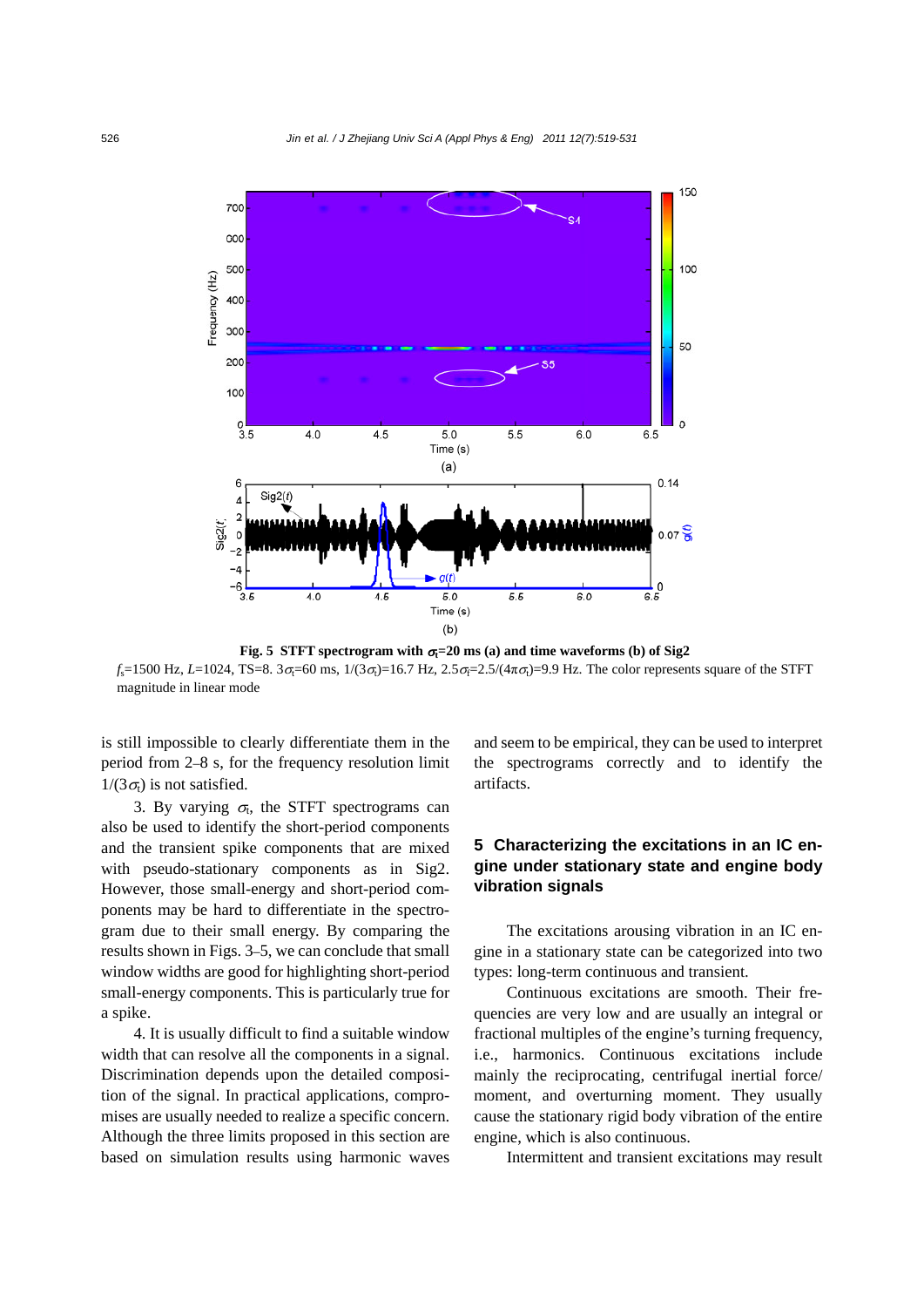from fuel injection, cylinder pressure fluctuation due to combustion, impacts between matching parts of clearance, and gas pressure pulsation during the intake and exhaust strokes. Among all the impacts between parts, slapping of the cylinder bore by the piston and impacts on the valve train are prominent. Both are transient, and consequently, the corresponding responses are damped and intermittent. The constituent frequencies of these responses involve the frequency spectrum of excitation and the frequency response function (FRF) between the excitation point and the response point. Because the natural frequencies of the engine structural components, such as cylinder head and cylinder block, are usually very high, so are their responses to transient events. The response frequencies do not change a lot at a steady engine speed.

Therefore, the vibration responses to the excitations in an IC engine at a steady engine speed are the superposition of cyclic and continuous waves as well as the short-time damping waves corresponding to a variety of transient excitations. These signals can be analyzed well using Gaussian function windowed STFT.

# **6 Applications of Gaussian function windowed STFT**

#### **6.1 Signal collection**

Vibration signals were collected at an idle speed of 800 r/min in a 4-cylinder 4-stroke common-rail diesel engine, whose firing order was 1-3-4-2. Two single-axial accelerometers were located at positions A1 and A4 on the side of the cylinder head (Fig. 6). They were aligned with the central axis of cylinders 1 and 4, respectively. Lateral vibration signals that were perpendicular to the longitudinal axis of the crankshaft were measured.

The signals collected were called A01 and A04 according to their respective locations. A photoelectric tachometer was used to indicate the top dead center (TDC) position as the event reference, which generated one pulse per crankshaft revolution. All three signals were measured simultaneously. The sampling frequency was 12.76 kHz and the lowpass cutting frequency was 4 kHz.



**Fig. 6 Test engine and locations of accelerometers** 

#### **6.2 Time-frequency analysis of the signals**

#### 6.2.1 Initial window width  $\sigma_t$

As mentioned above, an STFT spectrogram depends greatly on the window width. The window width selection here was guided by the conclusions drawn in Section 3. We take a specific signal as an example: a major source of mechanical noise in an IC engine is the impacts between the parts as the valves are opening or closing. A schematic valve diagram for the test engine is shown in Fig. 7. It can also be viewed as the sequence of major excitation events on the cylinder head. The exhaust valves are open regularly at a 26° crankshaft angle (CA) (5.417 ms at 800 r/min) after each power stroke TDC. The intake valves are closed regularly at 55° CA (11.5 ms at 800 r/min) after each power stroke TDC. Each such event may excite vibrations of components at the same frequency. As shown in Section 3, an STFT spectrogram with a window width  $\sigma_t$  has a time resolution of about  $3\sigma$ . Accordingly, to be able to differentiate between the vibration responses due to combustion and those due to exhaust valve closing (providing that there is sufficient corresponding energy in the vibration signal), and  $5.417/3=1.81$  ms should be selected as the initial value of  $\sigma_t$ . In Section 3, the time resolution limit is referred to as the time spacing between the end of one signal component and the start of another, while here 5.417 ms is actually the time interval between the start points of the excitation events. We use  $\sigma$ <sub>1</sub>=5.417/3=1.81 ms as an initial value of  $\sigma_t$  because impulse responses on typical engine structures last for a few milliseconds (Vulli *et al*., 2009).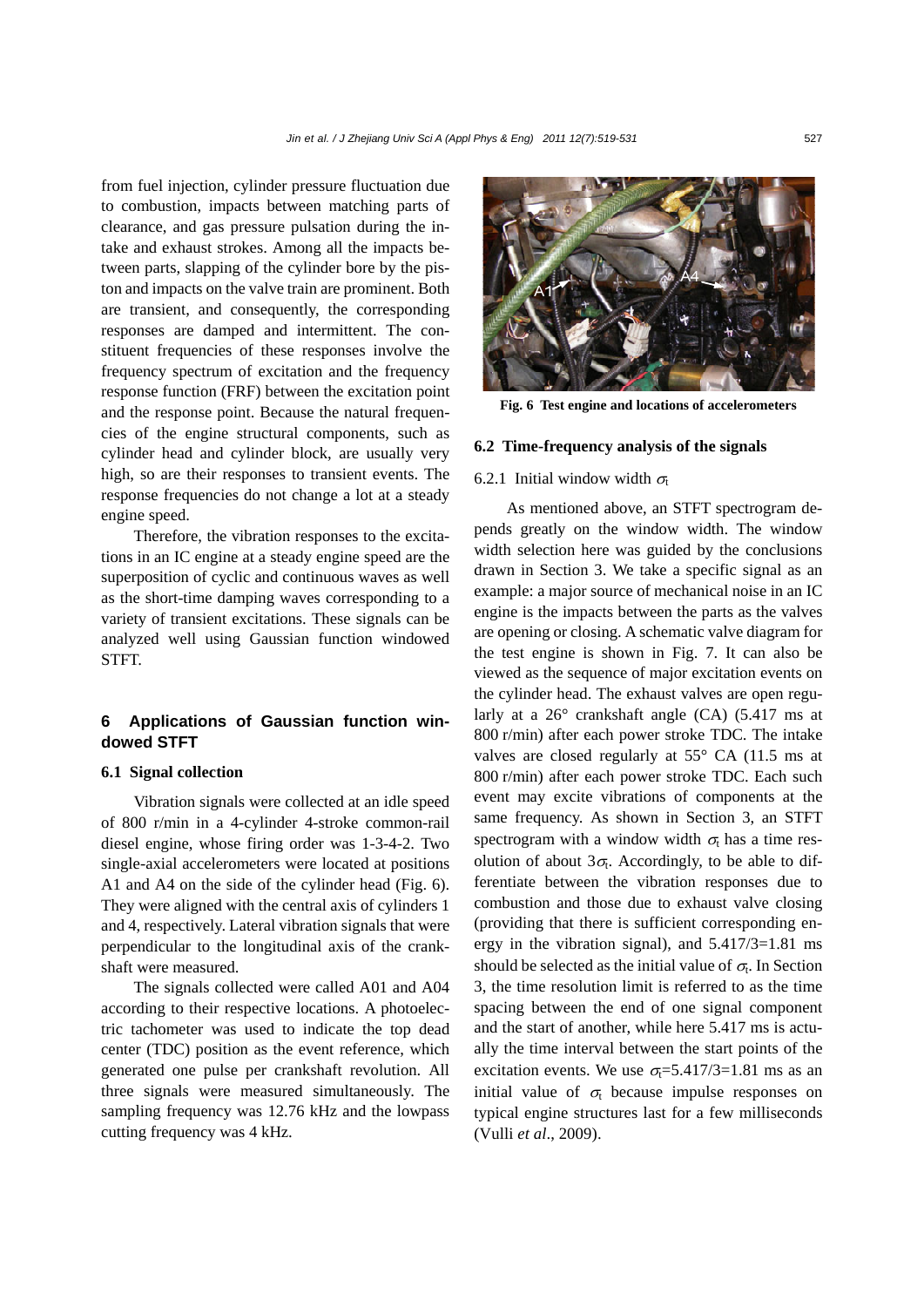

**Fig. 7 Valve diagram of the test engine** 

PTDC: TDC of power stroke; ITDC: TDC of intake stroke; EO: exhaust valve opening; EC; exhaust valve closing; IO: intake valve opening; IC: intake valve closing. The number before the symbols denotes the cylinder number

The STFT spectrograms with  $\sigma$ <sub>t</sub>=1.81 ms of the measured signals are shown in Figs. 8 and 9.

#### 6.2.2 Discussion

The vibration signals in Figs. 8 and 9 are comprised of continuous and transient, intermittent responses. In the idle state, both the combustion and valve train mechanical excitations are small and, as a result, the measured response signals to the vibrations are also small. The FT of the two signals revealed that their energies were almost completely concentrated at the frequencies of 53 and 80 Hz, being the 4th and 6th order turning frequencies, respectively, at 800 r/min. These are the predominant excitation frequencies of the stationary reciprocating inertia force and overturning moment in this 4-cylinder 4-stroke engine. However, the transient responses to the transient excites were hard to identify from FT. The lowest distinguishable frequency of a single tone from an STFT spectrogram with a window width of 1.81 ms is 110 Hz according to Section 3. Therefore, to identify the continuous and low-frequency components as well as the intermittent high-frequency response components, a different window width should be used. In the following part of this section, the focus will be on the responses to transient excitations, which are believed to be the major noise sources.

A careful examination of Figs. 8 and 9 indicates that the STFT spectrograms with  $\sigma$ =1.81 ms are not bad despite having some regions that cannot be identified clearly.

In Figs. 8 and 9, the crankshaft angle positions at which the tachometer indicated the occurrence of a TDC are represented by the dashed line L1, while the instants of exhaust and intake valve closing are indicated by the dashed lines L2 and L3, respectively. The dashed line L1 is spaced at 26° CA from L2 and 55° CA from L3. The dashed lines L4 and L1 are separated from each other by one cycle—720° CA. The differences in vibration responses to the excitations at different crankshaft angles are obvious. The variations over the combustion process can also be revealed by comparing the spectrograms at L1 and L4. The following observations can be made:

1. In Fig. 8, the responses to exhaust valve closing are hard to identify from A01's spectrogram. This may be due to the low response energy. However, in Fig. 9, the weak components near the frequencies of 900 Hz and 3.5 kHz at L2 are very likely caused by exhaust valve closing.

2. In Fig. 8, the components of the frequencies 2.84 and 3.07 kHz at L3 in A01 are probably the responses to the intake valve closing, whereas they are hard to distinguish from A04 in Figs. 4 and 5.

3. In Fig. 9, the four components at L1 around the frequencies 1.4, 1.9, 2.3 and 2.8 kHz are very likely due to combustion excitations as well as piston slapping. The part highlighted by a smaller circle in Fig. 9 looks like a component but its frequency band exceeds the frequency resolution limit 184 Hz (the window width  $\sigma$ =1.81 ms). It is reasonable to conclude that this pseudo-component may be composed of several real components with close frequencies. This can be verified by doing STFT with increased window widths. The STFT spectrogram with  $\sigma$ <sub>c</sub>=4 ms of this pseudo-component is shown in Fig. 9 highlighted by a bigger circle, in which four components are clearly evident.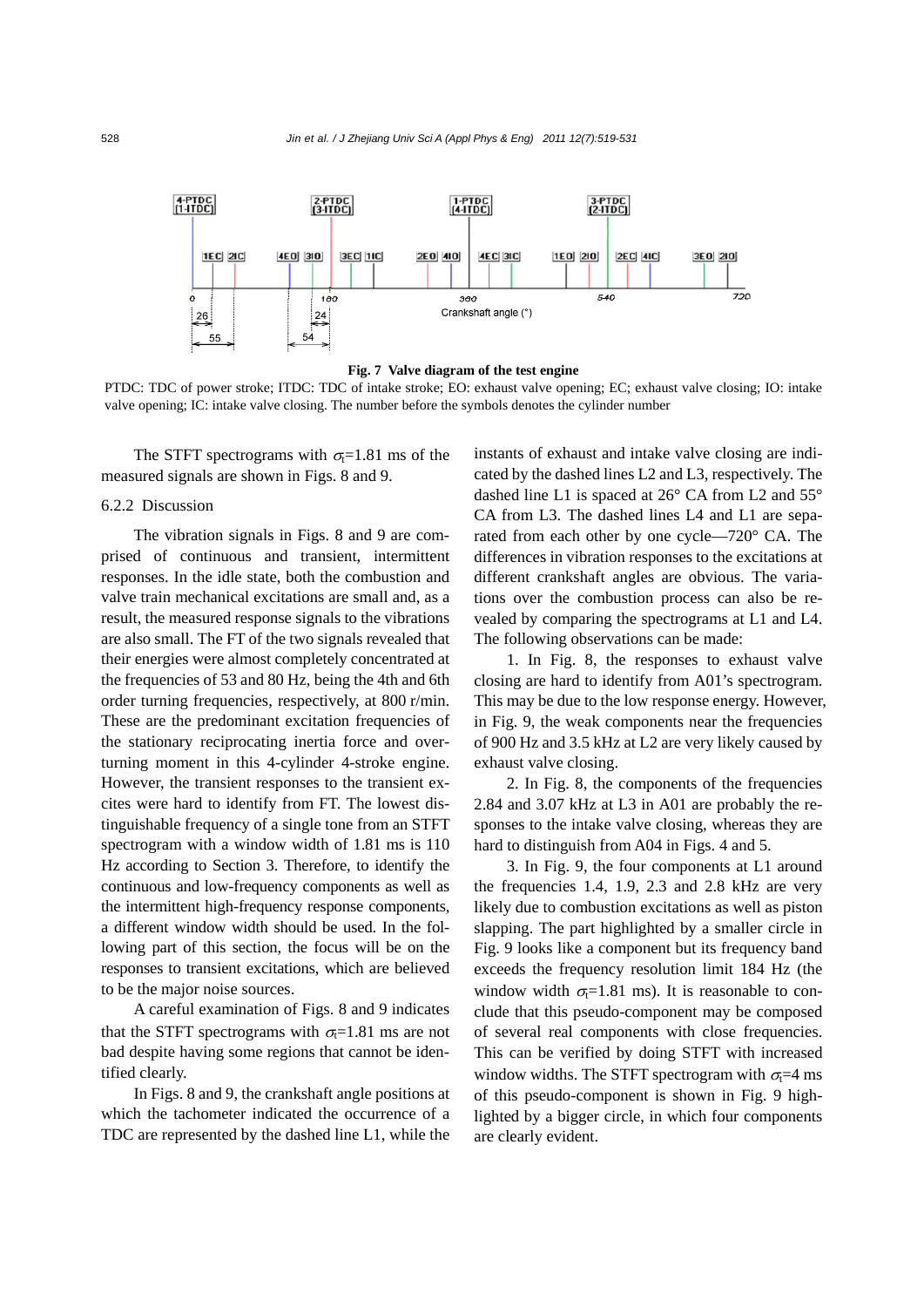*Jin et al. / J Zhejiang Univ Sci A (Appl Phys & Eng) 2011 12(7):519-531* 529



**Fig. 8 A01's STFT spectrogram with**  $\sigma$ **<sub>i</sub>=1.81 ms (a) and time waveforms (b)**  $f_s$ =12.76 kHz, *L*=4096, TS=4. 1/(3 $\sigma_t$ )=184 Hz, 2.5 $\sigma$ <sub>F</sub>=2.5/(4 $\pi \sigma_t$ )=110 Hz. The color represents square of the STFT magnitude in linear mode



**Fig. 9 A04's STFT spectrogram with**  $\sigma$ **<sub>i</sub>=1.81 ms (a) and time waveforms (b)** 

 $f_s$ =12.76 kHz, *L*=4096, TS=4. 1/(3 $\sigma_t$ )=184 Hz, 2.5 $\sigma_f$ =2.5/(4 $\pi \sigma_t$ )=110 Hz. The color represents square of the STFT magnitude in linear mode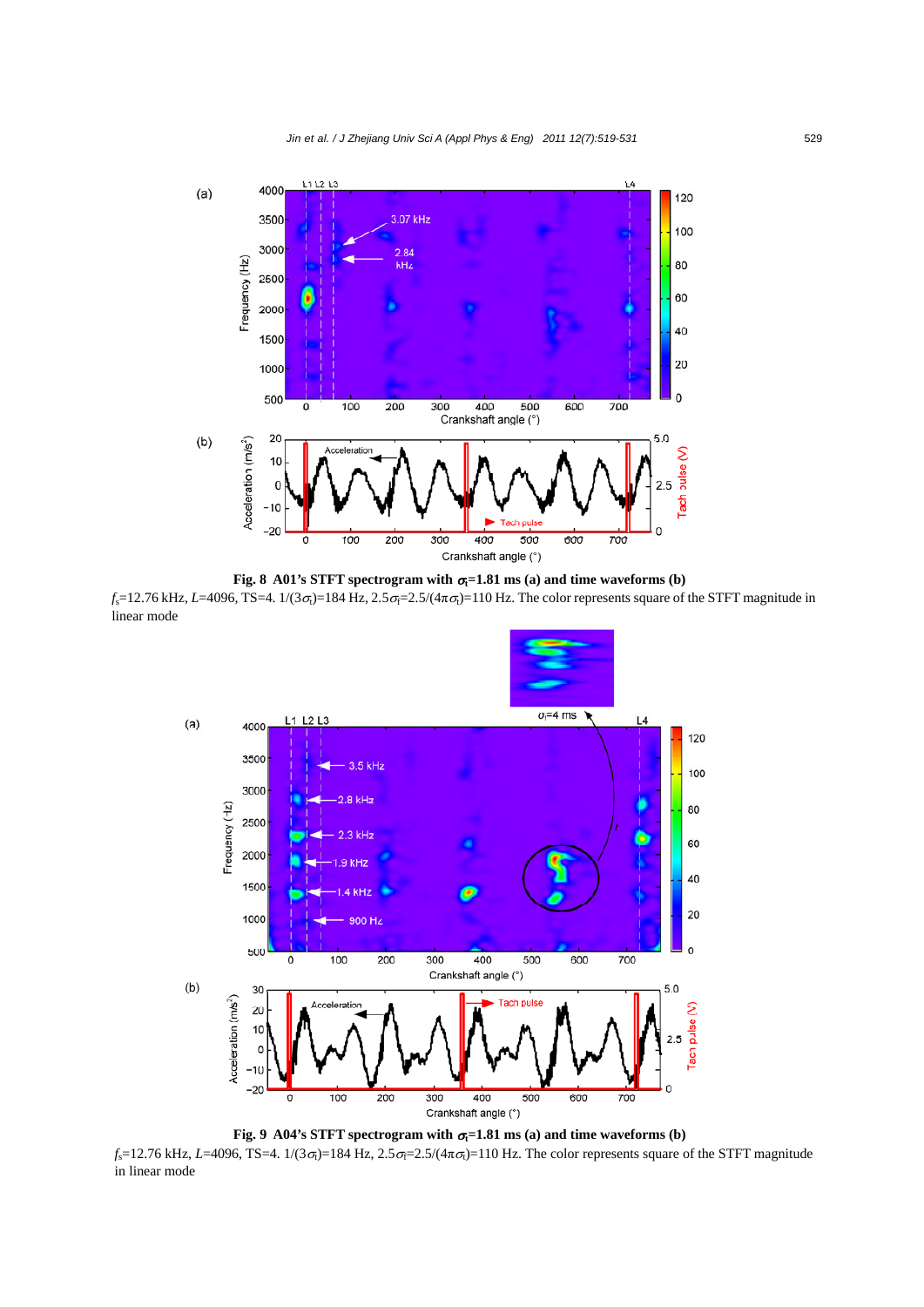The A01's  $ST^m$  and AWT<sup>m</sup> spectrograms with *Q*=0.025 are shown in Figs. 10 and 11, respectively. The  $ST/ST^m$  and  $AWT^m/AWT$  employ different window widths at different frequencies, a wider window at lower frequencies and a narrower window at higher frequencies.

Specifically,  $ST/ST^m$  always uses a window width of 0.707 ms at a frequency of 1 kHz (frequency resolution=471 Hz) and a window width of 0.202 ms at 3.5 kHz (frequency resolution=1.65 kHz). Accordingly, it cannot differentiate the components of frequency difference 471 Hz in the frequency range from 1 to 3.5 kHz. The response frequencies cannot be identified accurately from Fig. 10. In particular, without knowledge of the effects of window width on the spectrogram, the circled region in Fig. 10 could be easily interpreted as a single component of a wide frequency band from 1.8 to 4 kHz.



The color represents square of the  $ST<sup>m</sup>$  magnitude in linear mode

The AWT<sup>m</sup> spectrogram of A01' with  $O=0.025$ is shown in Fig. 11. The window width at 1 kHz is 3.183 ms (the frequency resolution limit=105 Hz), and the window width at 3.5 kHz is 0.909 ms (the frequency resolution limit=366.5 Hz). The frequency resolution limits at each frequency in Fig. 11 are smaller than those in Fig. 10, while the frequency resolution limits at the frequencies larger than 1.76 kHz (where  $\sigma$ =1.81 ms) in Fig. 11 are larger than those in Fig. 8. Therefore, the two components of 2.84 and 3.07 kHz at L3 cannot be identified from Fig. 11, whereas they can be clearly seen in Fig. 8. Although many *Q* have been tried, it is hard to find an appropriate value due to the multi-resolution feature of AWT (Fig. 12).



**Fig. 11 A01's AWT<sup>m</sup> spectrogram with**  $Q=0.025$ The color represents square of the AWT<sup>m</sup> magnitude in linear mode



**Fig. 12** A01's AWT<sup>m</sup> spectrogram with (a)  $Q=0.01$ , (b) *Q***=0.02 and (c)** *Q***=0.03** 

The color represents square of the  $AWT<sup>m</sup>$  magnitude in linear mode